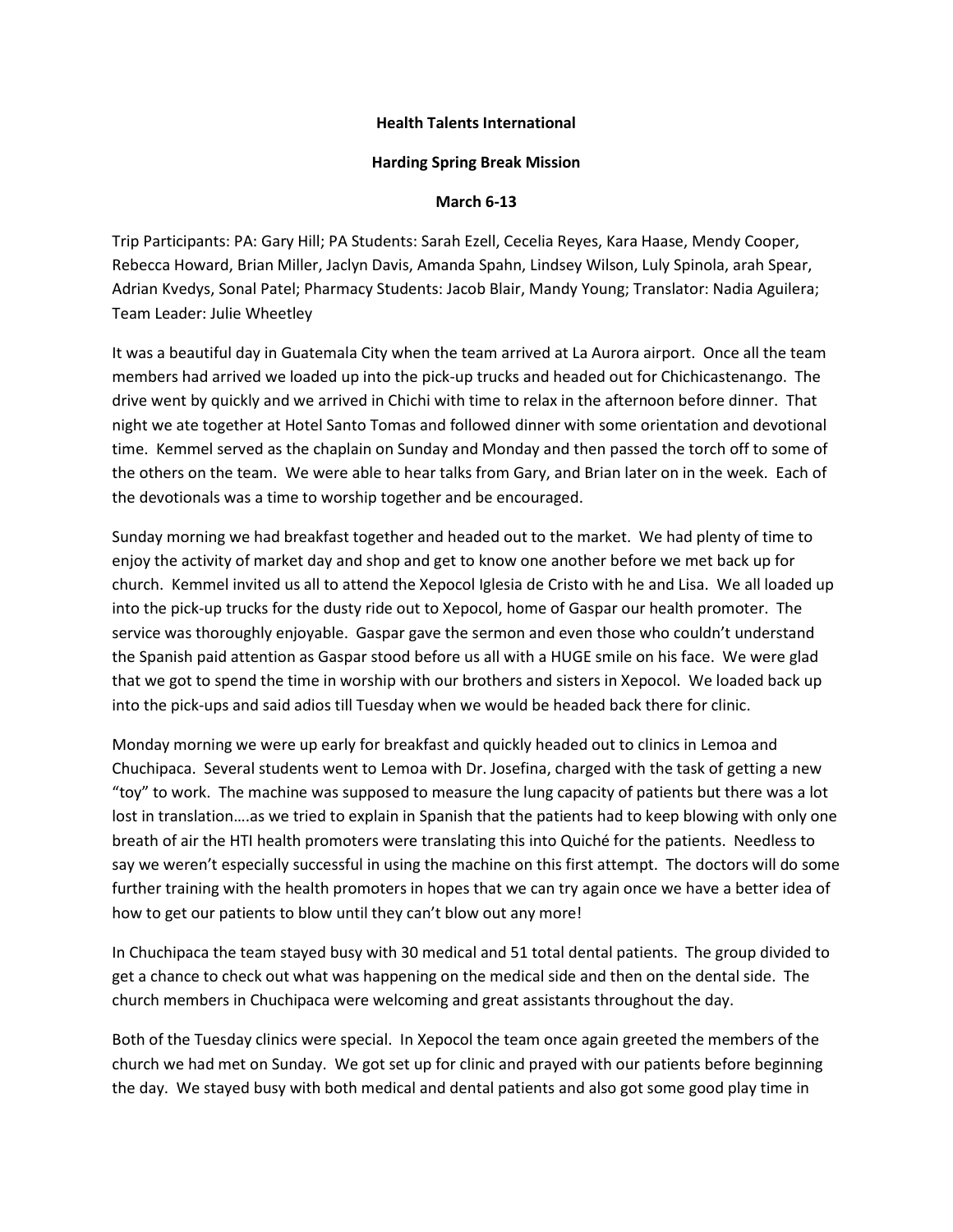with the children. Gaspar's wife and another lady from the church prepared lunch for the group. Everyone raved about how delicious her fried chicken was! After lunch we saw a few more patients, packed up and headed back to Chichi. Meanwhile the group in Patzite had a wonderful first clinic. Patzite is not a normal clinic site for HTI but is an area of great need. The church was interested in seeing how clinics worked with us so we headed out there for our first clinic in many years. The patients slowly arrived throughout the day and by the end of the day we had seen almost 30 medical patients and around 20 dental patients. The most exciting thing is that the church in Patizite requested that we make them a permanent clinic once a month! We look forward to working with this congregation in the future.

Wednesday rolled around and we were in full swing of things. The pharmacy students were manning the mobile pharmacy, the advanced PA students were seeing their own patients with the help of translators and the other students were doing a round robin and sticking to patients from the time they entered till they got their prescriptions and said "adios". In Mactzul VI the group saw a great number of patients and had some yummy chow mein for lunch provided by the Mactzul congregation. In Chinique the team was very busy with patients. Chinique is a community where the church is new and the few members there are dedicated to growing their congregation so it was exciting to have a good number of patients turn out for clinic. Tomas our health promoter in charge of doing teeth cleanings was especially happy because there were 13 people for him to attend to! It is exciting to see that some good habits are catching on in these villages.

The last day of clinic for the team was Thursday and we once again split into two groups. One group headed to Zacualpa and the other to Clinica Caris. Zacualpa was a new spot for us and was about a two and a half hour drive from Chichi. Once we arrived we unloaded the supplies and set up shop. While Josefina and Sheri saw patients with the students, Kemmel went out visiting. He spent time talking to church members from the area and about bringing teams there more often. He was well received and there seems to be a great deal of interest from the local Christians so "primero Dios" or Lord willing we will have yet another new area to take the gospel and good medical care. One special little girl warmed our hearts by coloring pages and giving them back to some of the team members as little "recuerdos" or reminders of her and their time in Zacualpa. Special connections like this one are what make these trips so meaningful.

The group at Caris enjoyed spending time with Lisa as she saw several patients and dedicated time to helping the students learn about a variety of conditions. The groups met up at the end of the day at Caris to reorganize the pickup trucks and help the HTI team prepare for the next two days of clinic. Dinner that night was festive feeling as everyone was in such a great mood. We were all happy that the week went so well. All together we saw 172 medical patients and 126 dental patients. Devotional time went well and we went around the circle and shared about the week and discussed the things that had touched our hearts the most.

Friday morning we left Chichi early and headed to Antigua. We stopped on the way and had breakfast at a place called Kafe Paulina. We were treated to a yummy and very complete breakfast with a side of shopping before taking off again to Antigua. We rolled into town mid morning and stored our luggage at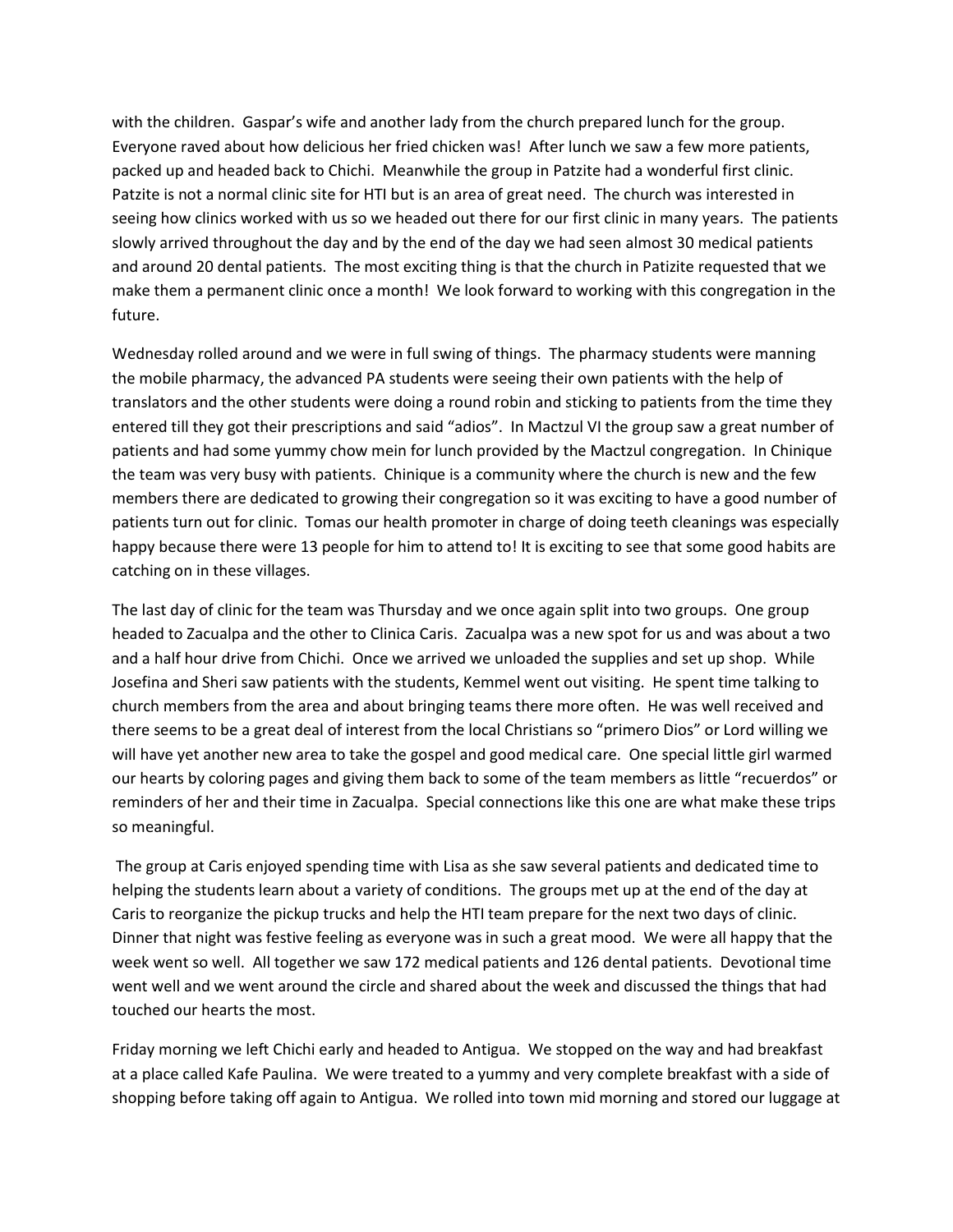the hotel before hitting the streets. Everyone divided up and went separate ways to eat or shop or tour the charming colonial town. That night we all met for dinner at the hotel and were entertained by a magician that went from table to table doing magic tricks. Everyone's coffee orders were filled and we all said goodnight.

Saturday morning we had a nice breakfast and then headed to Guatemala City for the flight home. Everyone made it off without any trouble and we thanked God once again for a safe and productive week.

By: Julie Wheetley